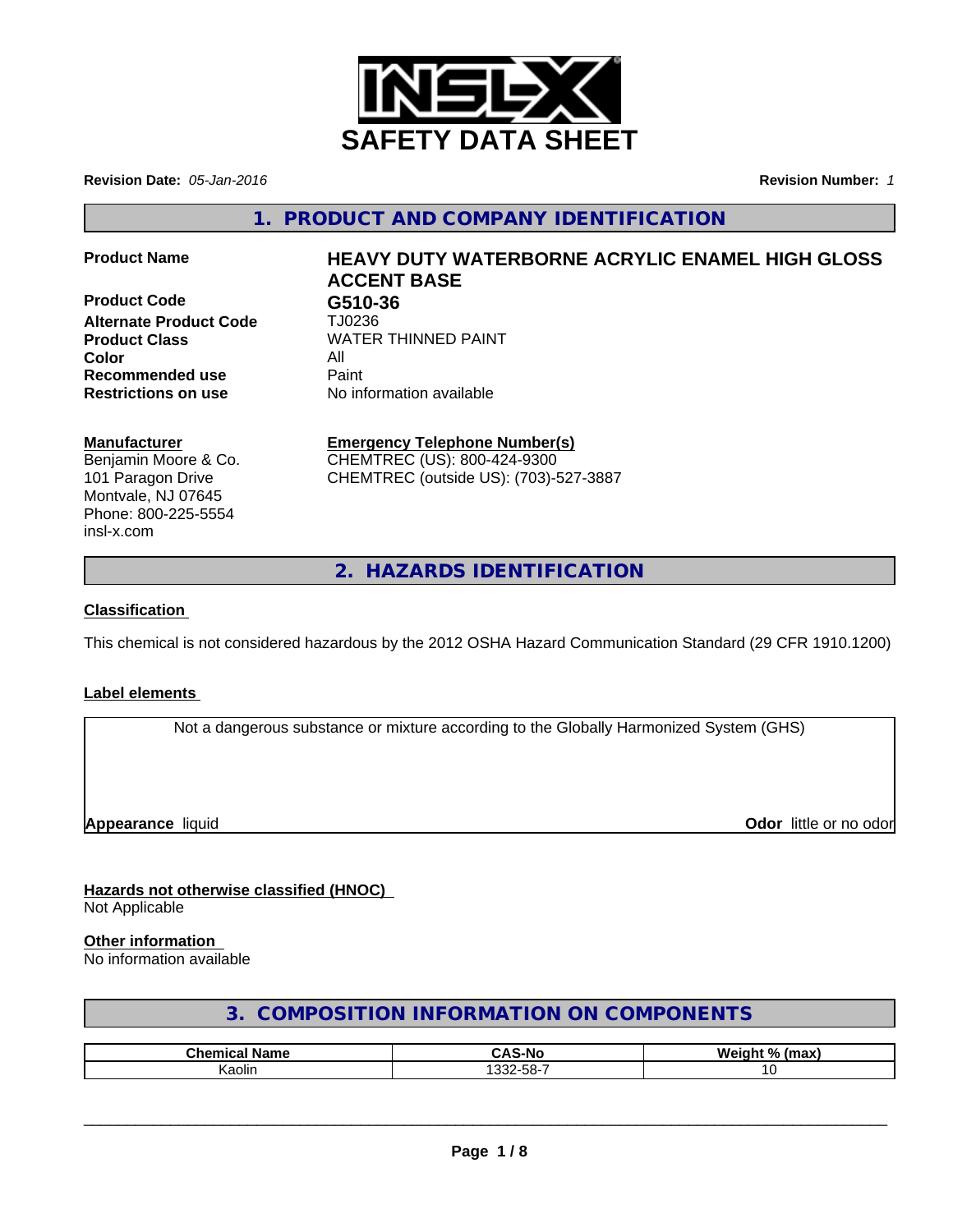| Propanoic acid, 2-methyl-, monoester with<br>2,2,4-trimethyl-1,3-pentanediol |           |     |
|------------------------------------------------------------------------------|-----------|-----|
| mmonia                                                                       | 7664-41-7 | ∪.⊾ |

|                                                  | 4. FIRST AID MEASURES                                                                              |
|--------------------------------------------------|----------------------------------------------------------------------------------------------------|
| <b>General Advice</b>                            | No hazards which require special first aid measures.                                               |
| <b>Eye Contact</b>                               | Rinse thoroughly with plenty of water for at least 15 minutes and consult a<br>physician.          |
| <b>Skin Contact</b>                              | Wash off immediately with soap and plenty of water removing all contaminated<br>clothes and shoes. |
| <b>Inhalation</b>                                | Move to fresh air. If symptoms persist, call a physician.                                          |
| Ingestion                                        | Clean mouth with water and afterwards drink plenty of water. Consult a physician<br>if necessary.  |
| <b>Most Important</b><br><b>Symptoms/Effects</b> | None known.                                                                                        |
| <b>Notes To Physician</b>                        | Treat symptomatically.                                                                             |
|                                                  | 5. FIRE-FIGHTING MEASURES                                                                          |

| <b>Suitable Extinguishing Media</b>                                                          | Use extinguishing measures that are appropriate to local<br>circumstances and the surrounding environment.                                   |
|----------------------------------------------------------------------------------------------|----------------------------------------------------------------------------------------------------------------------------------------------|
| <b>Protective Equipment And Precautions For</b><br><b>Firefighters</b>                       | As in any fire, wear self-contained breathing apparatus<br>pressure-demand, MSHA/NIOSH (approved or equivalent)<br>and full protective gear. |
| <b>Specific Hazards Arising From The Chemical</b>                                            | Closed containers may rupture if exposed to fire or<br>extreme heat.                                                                         |
| <b>Sensitivity To Mechanical Impact</b>                                                      | No.                                                                                                                                          |
| <b>Sensitivity To Static Discharge</b>                                                       | No.                                                                                                                                          |
| <b>Flash Point Data</b><br>Flash Point (°F)<br>Flash Point (°C)<br><b>Flash Point Method</b> | Not applicable<br>Not applicable<br>Not applicable                                                                                           |
| <b>Flammability Limits In Air</b>                                                            |                                                                                                                                              |
| <b>Lower Explosion Limit</b><br><b>Upper Explosion Limit</b>                                 | Not applicable<br>Not applicable                                                                                                             |
| <b>NFPA</b><br>Health: 1<br>Flammability: 0                                                  | <b>Instability: 0</b><br><b>Special: Not Applicable</b>                                                                                      |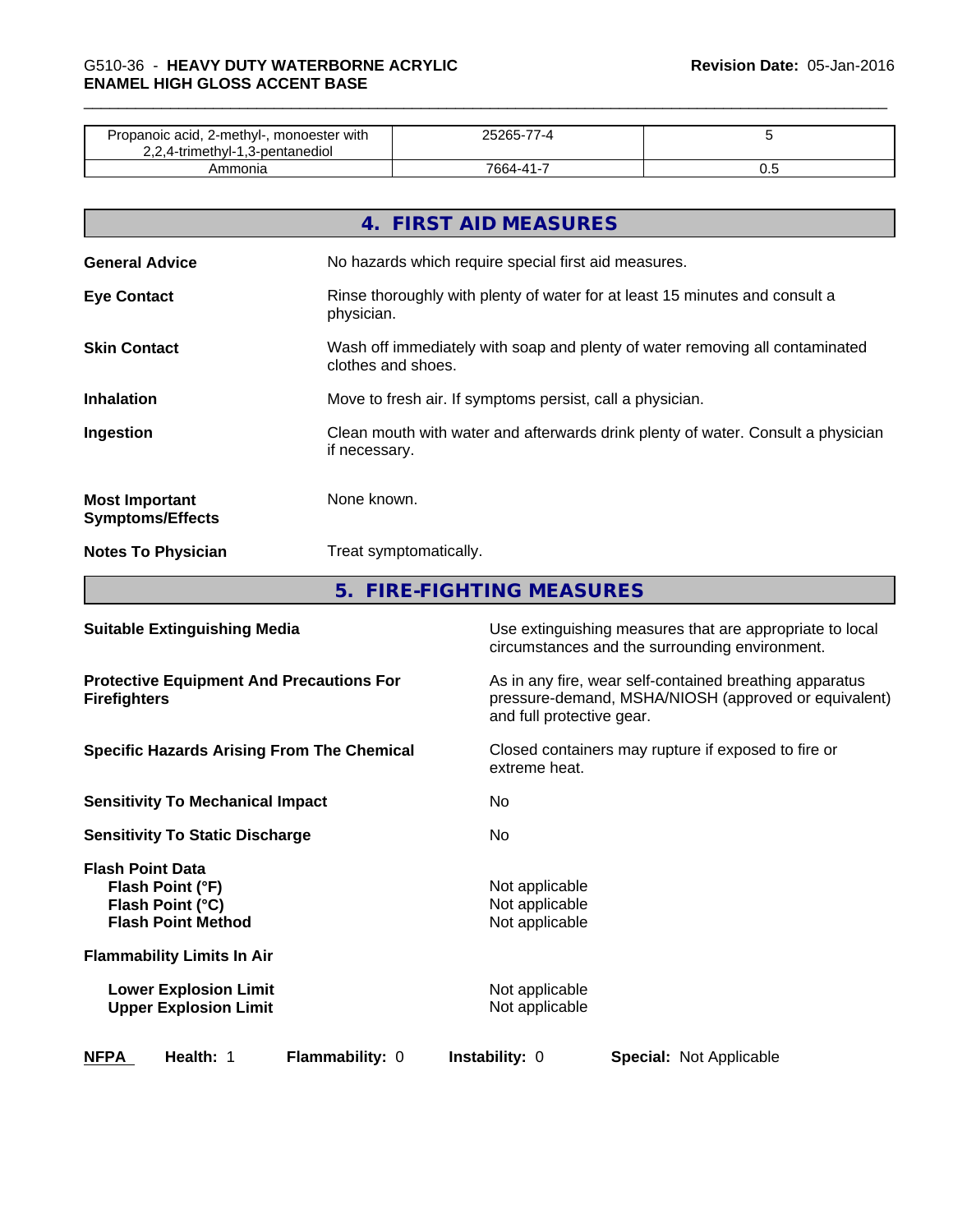#### **NFPA Legend**

- 0 Not Hazardous
- 1 Slightly
- 2 Moderate
- 3 High
- 4 Severe

*The ratings assigned are only suggested ratings, the contractor/employer has ultimate responsibilities for NFPA ratings where this system is used.*

*Additional information regarding the NFPA rating system is available from the National Fire Protection Agency (NFPA) at www.nfpa.org.*

|                                  |                                                                          | 6. ACCIDENTAL RELEASE MEASURES                                                                                                                                                   |
|----------------------------------|--------------------------------------------------------------------------|----------------------------------------------------------------------------------------------------------------------------------------------------------------------------------|
| <b>Personal Precautions</b>      | Avoid contact with skin, eyes and clothing. Ensure adequate ventilation. |                                                                                                                                                                                  |
| <b>Other Information</b>         |                                                                          | Prevent further leakage or spillage if safe to do so.                                                                                                                            |
| <b>Environmental Precautions</b> | See Section 12 for additional Ecological Information.                    |                                                                                                                                                                                  |
| <b>Methods For Clean-Up</b>      |                                                                          | Soak up with inert absorbent material. Sweep up and shovel into suitable<br>containers for disposal.                                                                             |
|                                  |                                                                          | 7. HANDLING AND STORAGE                                                                                                                                                          |
| <b>Handling</b>                  |                                                                          | Avoid contact with skin, eyes and clothing. Avoid breathing vapors, spray mists or<br>sanding dust. In case of insufficient ventilation, wear suitable respiratory<br>equipment. |
| <b>Storage</b>                   |                                                                          | Keep container tightly closed. Keep out of the reach of children.                                                                                                                |
| <b>Incompatible Materials</b>    |                                                                          | No information available                                                                                                                                                         |

## **8. EXPOSURE CONTROLS / PERSONAL PROTECTION**

#### **Exposure Limits**

| <b>Chemical Name</b> | ACGIH                     | <b>OSHA</b>                      |
|----------------------|---------------------------|----------------------------------|
| Kaolin               | 2 mg/m <sup>3</sup> - TWA | 15 mg/m <sup>3</sup> - TWA total |
|                      |                           | $5 \text{ ma/m}^3$ - TWA         |
| Ammonia              | 25 ppm - TWA              | 50 ppm - TWA                     |
|                      | 35 ppm - STEL             | $35 \text{ mg/m}^3$ - TWA        |

## **Legend**

ACGIH - American Conference of Governmental Industrial Hygienists Exposure Limits OSHA - Occupational Safety & Health Administration Exposure Limits N/E - Not Established

**Engineering Measures** Ensure adequate ventilation, especially in confined areas.

## **Personal Protective Equipment**

| <b>Eye/Face Protection</b>    | Safety glasses with side-shields.                                                                                                   |
|-------------------------------|-------------------------------------------------------------------------------------------------------------------------------------|
| <b>Skin Protection</b>        | Protective gloves and impervious clothing.                                                                                          |
| <b>Respiratory Protection</b> | In case of insufficient ventilation wear suitable respiratory equipment.                                                            |
| <b>Hygiene Measures</b>       | Avoid contact with skin, eyes and clothing. Remove and wash contaminated<br>clothing before re-use. Wash thoroughly after handling. |

## **9. PHYSICAL AND CHEMICAL PROPERTIES**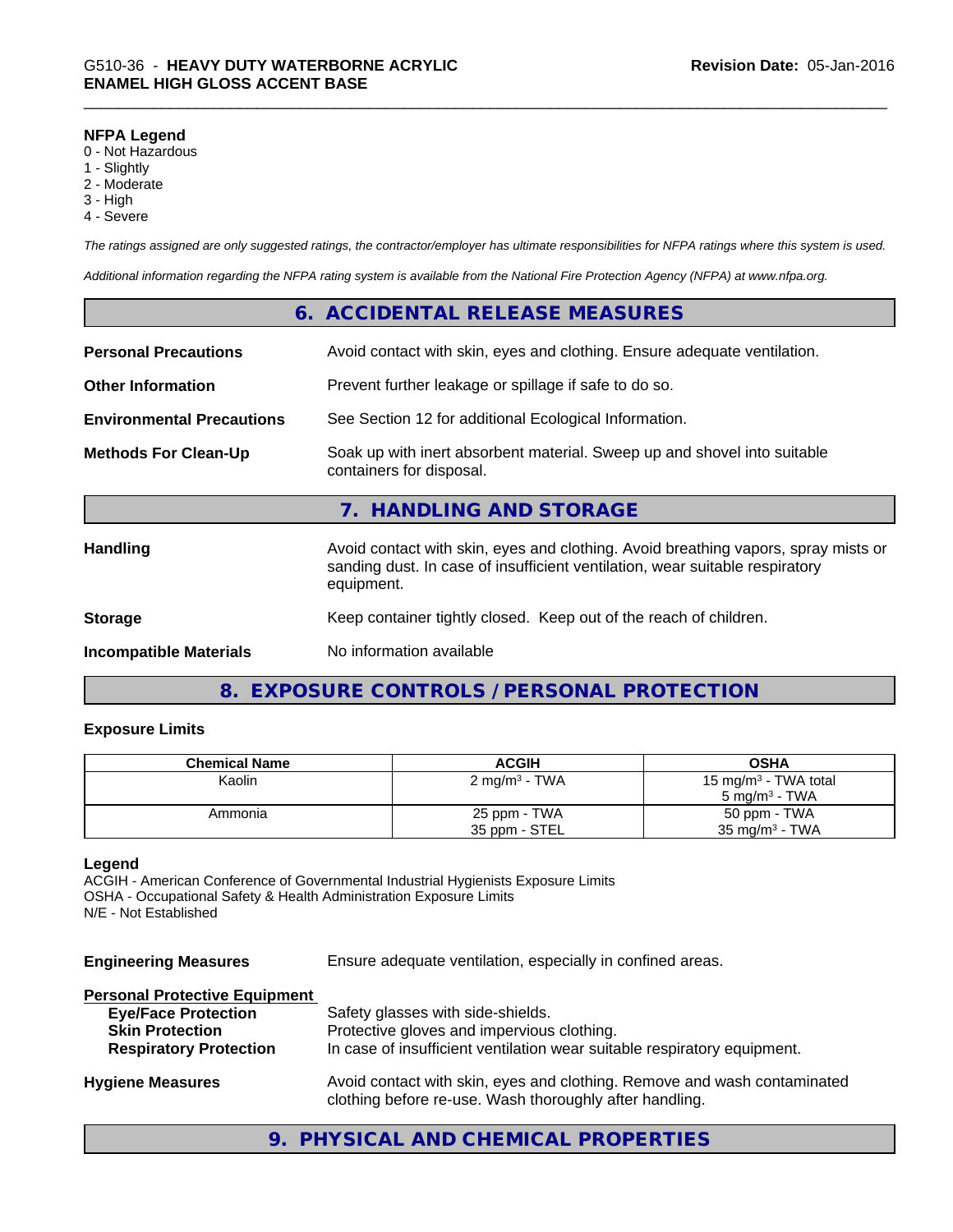**Appearance** liquid **Odor** little or no odor **Odor Threshold No information available No information available Density (lbs/gal)** 8.8 - 8.9 **Specific Gravity** 1.05 - 1.07 **pH** No information available **Viscosity (cps)** No information available **Solubility Note 2008 Note 2008 Note 2008 Note 2008 Note 2008 Note 2008 Note 2008 Note 2008 Note 2008 Note 2008 Note 2008 Note 2008 Note 2008 Note 2008 Note 2008 Note 2008 Note 2008 Note Water Solubility Water Solubility Water Solubility No information available Evaporation Rate No information available No information available Vapor Pressure** No information available **Vapor Density Vapor Density No information available Wt. % Solids** 30 - 40 **Vol. % Solids** 30 - 40 **Wt. % Volatiles** 60 - 70 **Vol. % Volatiles** 60 - 70 **VOC Regulatory Limit (g/L)** <250 **Boiling Point (°F)** 212 **Boiling Point (°C)** 100 **Freezing Point (°F)** 32 **Freezing Point (°C)** 0 **Flash Point (°F)** Not applicable **Flash Point (°C)** Not applicable **Flash Point Method** Not applicable **Flammability (solid, gas)** Not applicable **Upper Explosion Limit** Not applicable **Lower Explosion Limit**<br> **Autoignition Temperature (°F)**<br> **Autoignition Temperature (°F)**<br> **Autoignition Temperature (°F)**<br> **Autoignition Temperature (°F)** Autoignition Temperature (°F)<br> **Autoignition Temperature (°C)**<br>
No information available **Autoignition Temperature (°C) Decomposition Temperature (°F)** No information available **Decomposition Temperature (°C)** No information available **Partition Coefficient (n-octanol/water)** No information available

**10. STABILITY AND REACTIVITY**

| <b>Reactivity</b>                         | Not Applicable                           |
|-------------------------------------------|------------------------------------------|
| <b>Chemical Stability</b>                 | Stable under normal conditions.          |
| <b>Conditions To Avoid</b>                | Prevent from freezing.                   |
| <b>Incompatible Materials</b>             | No materials to be especially mentioned. |
| <b>Hazardous Decomposition Products</b>   | None under normal use.                   |
| <b>Possibility Of Hazardous Reactions</b> | None under normal conditions of use.     |

## **11. TOXICOLOGICAL INFORMATION**

**Product Information**

## **Information on likely routes of exposure**

**Principal Routes of Exposure** Eye contact, skin contact and inhalation.

**Acute Toxicity**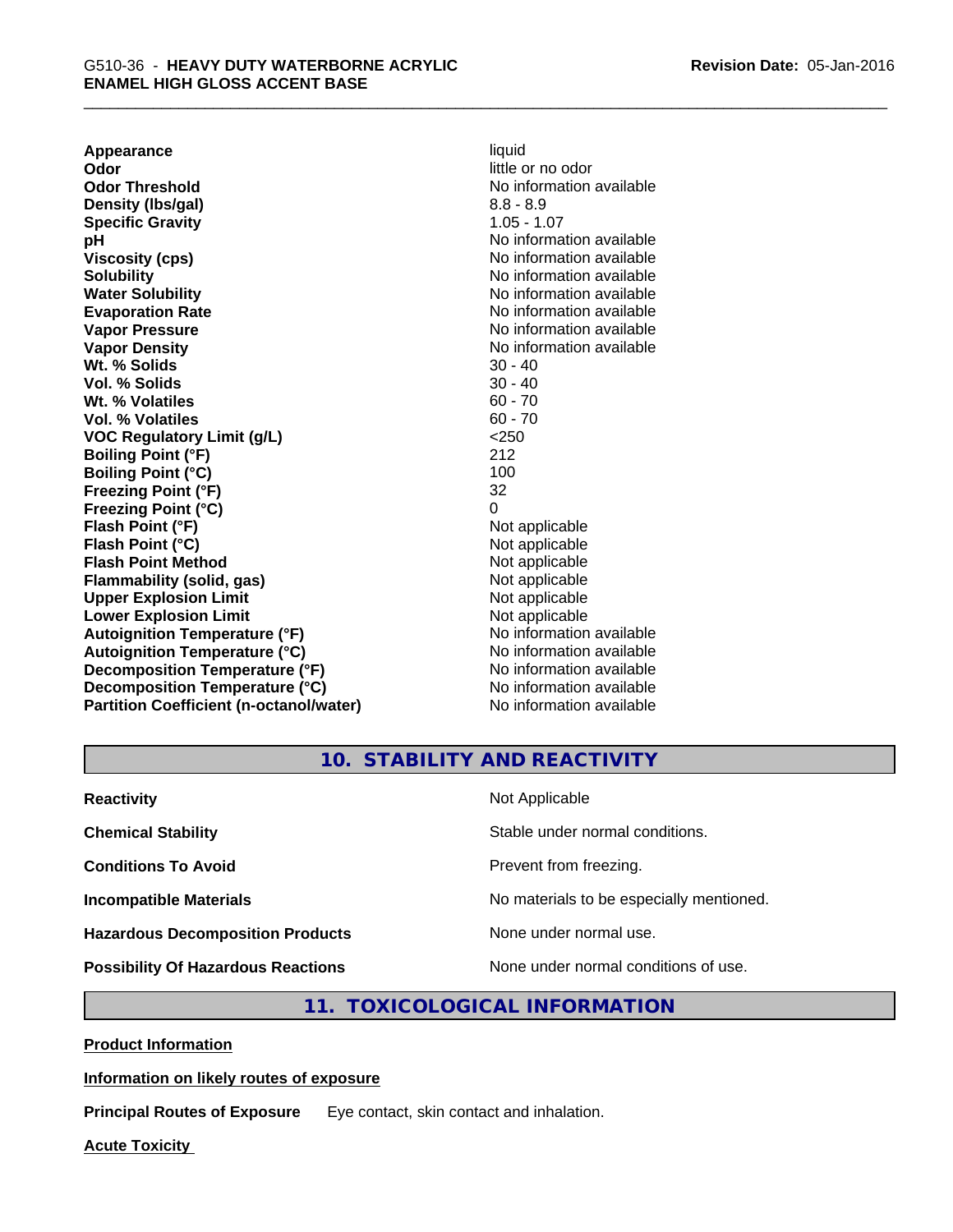| <b>Product Information</b>           | No information available                                                                                        |  |
|--------------------------------------|-----------------------------------------------------------------------------------------------------------------|--|
| Information on toxicological effects |                                                                                                                 |  |
| <b>Symptoms</b>                      | No information available                                                                                        |  |
|                                      | Delayed and immediate effects as well as chronic effects from short and long-term exposure                      |  |
| Eye contact                          | May cause slight irritation.                                                                                    |  |
| <b>Skin contact</b>                  | Substance may cause slight skin irritation. Prolonged or repeated contact may dry<br>skin and cause irritation. |  |
| <b>Inhalation</b>                    | May cause irritation of respiratory tract.                                                                      |  |
| Ingestion                            | Ingestion may cause gastrointestinal irritation, nausea, vomiting and diarrhea.                                 |  |
| Sensitization:                       | No information available                                                                                        |  |
| <b>Neurological Effects</b>          | No information available.                                                                                       |  |
| <b>Mutagenic Effects</b>             | No information available.                                                                                       |  |
| <b>Reproductive Effects</b>          | No information available.                                                                                       |  |
| <b>Developmental Effects</b>         | No information available.                                                                                       |  |
| <b>Target Organ Effects</b>          | No information available.                                                                                       |  |
| <b>STOT - single exposure</b>        | No information available.                                                                                       |  |
| <b>STOT - repeated exposure</b>      | No information available.                                                                                       |  |
| Other adverse effects                | No information available.                                                                                       |  |

#### **Numerical measures of toxicity**

**The following values are calculated based on chapter 3.1 of the GHS document**

| <b>ATEmix (oral)</b>                 | 29753 mg/kg  |
|--------------------------------------|--------------|
| <b>ATEmix (dermal)</b>               | 335928 mg/kg |
| <b>ATEmix (inhalation-dust/mist)</b> | 97.5 mg/L    |

**Aspiration Hazard** No information available

#### **Component**

#### **Acute Toxicity**

Kaolin LD50 Oral: > 5000 mg/kg (Rat) Ammonia LC50 Inhalation (Vapor): 2000 ppm (Rat, 4 hr.)

### **Carcinogenicity**

*There are no known carcinogenic chemicals in this product above reportable levels.*

**12. ECOLOGICAL INFORMATION**

## **Ecotoxicity Effects**

The environmental impact of this product has not been fully investigated.

## **Product Information**

## **Acute Toxicity to Fish**

No information available

## **Acute Toxicity to Aquatic Invertebrates**

No information available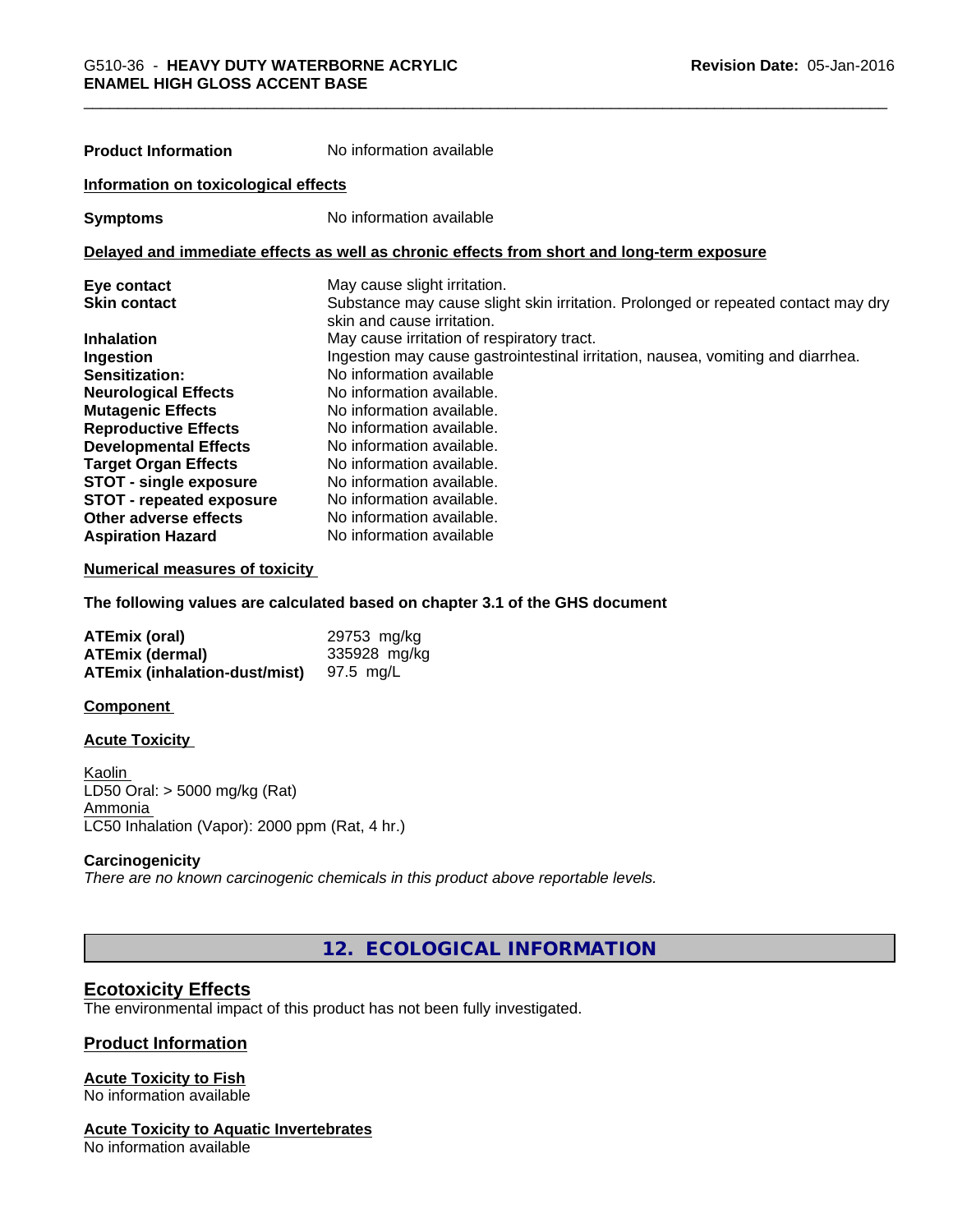#### **Acute Toxicity to Aquatic Plants**

No information available

## **Persistence / Degradability**

No information available.

### **Bioaccumulation / Accumulation**

No information available.

#### **Mobility in Environmental Media**

No information available.

#### **Ozone**

No information available

#### **Component**

## **Acute Toxicity to Fish**

No information available

## **Acute Toxicity to Aquatic Invertebrates**

No information available

## **Acute Toxicity to Aquatic Plants**

No information available

|                              | 13. DISPOSAL CONSIDERATIONS                                                                                                                                                                                                           |  |
|------------------------------|---------------------------------------------------------------------------------------------------------------------------------------------------------------------------------------------------------------------------------------|--|
| <b>Waste Disposal Method</b> | Dispose of in accordance with federal, state, provincial, and local regulations.<br>Local requirements may vary, consult your sanitation department or<br>state-designated environmental protection agency for more disposal options. |  |
|                              | 14. TRANSPORT INFORMATION                                                                                                                                                                                                             |  |
| <b>DOT</b>                   | Not regulated                                                                                                                                                                                                                         |  |
| <b>ICAO/IATA</b>             | Not regulated                                                                                                                                                                                                                         |  |
| <b>IMDG / IMO</b>            | Not regulated                                                                                                                                                                                                                         |  |
|                              | 15. REGULATORY INFORMATION                                                                                                                                                                                                            |  |

## **International Inventories**

| <b>TSCA: United States</b> | Yes - All components are listed or exempt. |
|----------------------------|--------------------------------------------|
| DSL: Canada                | Yes - All components are listed or exempt. |

## **Federal Regulations**

| SARA 311/312 hazardous categorization |    |  |
|---------------------------------------|----|--|
| Acute Health Hazard                   | Nο |  |
| Chronic Health Hazard                 | No |  |
| Fire Hazard                           | Nο |  |
| Sudden Release of Pressure Hazard     | Nο |  |
| Reactive Hazard                       | Nο |  |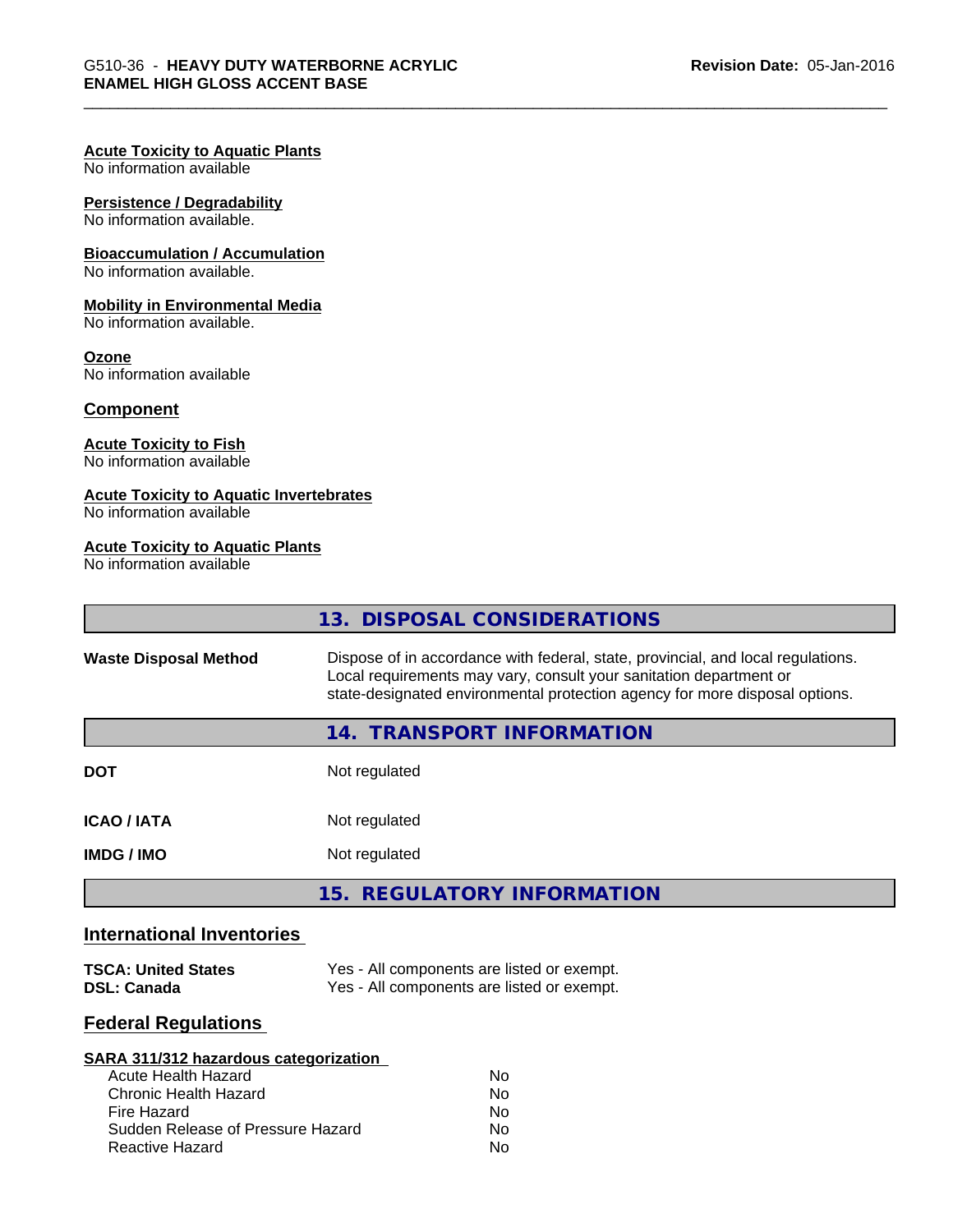## **SARA 313**

Section 313 of Title III of the Superfund Amendments and Reauthorization Act of 1986 (SARA). This product contains a chemical or chemicals which are subject to the reporting requirements of the Act and Title 40 of the Code of Federal Regulations, Part 372:

| <b>Chemical Name</b>              | CAS-No   | Weight % (max) | <b>CERCLA/SARA 313</b><br>(de minimis concentration) |
|-----------------------------------|----------|----------------|------------------------------------------------------|
| Diethylene glycol monoethyl ether | 111-90-0 |                |                                                      |

### **Clean Air Act,Section 112 Hazardous Air Pollutants (HAPs) (see 40 CFR 61)**

This product contains the following HAPs:

*None*

## **State Regulations**

#### **California Proposition 65**

This product may contain small amounts of materials known to the state of California to cause cancer or reproductive *harm.*

#### **State Right-to-Know**

| ' Name<br><b>Chemical</b> | <b>Massachusetts</b> | . .<br>. Jersev<br><b>New</b> | ำทรงIvania |
|---------------------------|----------------------|-------------------------------|------------|
| Kaolin                    |                      |                               |            |
| Ammonia                   |                      |                               |            |

#### **Legend**

X - Listed

## **16. OTHER INFORMATION**

**HMIS** - **Health:** 1 **Flammability:** 0 **Reactivity:** 0 **PPE:** -

- **HMIS Legend**
- 0 Minimal Hazard
- 1 Slight Hazard
- 2 Moderate Hazard
- 3 Serious Hazard
- 4 Severe Hazard
- \* Chronic Hazard

X - Consult your supervisor or S.O.P. for "Special" handling instructions.

*Note: The PPE rating has intentionally been left blank. Choose appropriate PPE that will protect employees from the hazards the material will present under the actual normal conditions of use.*

*Caution: HMISÒ ratings are based on a 0-4 rating scale, with 0 representing minimal hazards or risks, and 4 representing significant hazards or risks. Although HMISÒ ratings are not required on MSDSs under 29 CFR 1910.1200, the preparer, has chosen to provide them. HMISÒ ratings are to be used only in conjunction with a fully implemented HMISÒ program by workers who have received appropriate HMISÒ training. HMISÒ is a registered trade and service mark of the NPCA. HMISÒ materials may be purchased exclusively from J. J. Keller (800) 327-6868.*

**WARNING!** If you scrape, sand, or remove old paint, you may release lead dust. LEAD IS TOXIC. EXPOSURE TO LEAD DUST CAN CAUSE SERIOUS ILLNESS, SUCH AS BRAIN DAMAGE, ESPECIALLY IN CHILDREN. PREGNANT WOMEN SHOULD ALSO AVOID EXPOSURE.Wear a NIOSH approved respirator to control lead exposure. Clean up carefully with a HEPA vacuum and a wet mop. Before you start, find out how to protect yourself and your family by contacting the National Lead Information Hotline at 1-800-424-LEAD or log on to